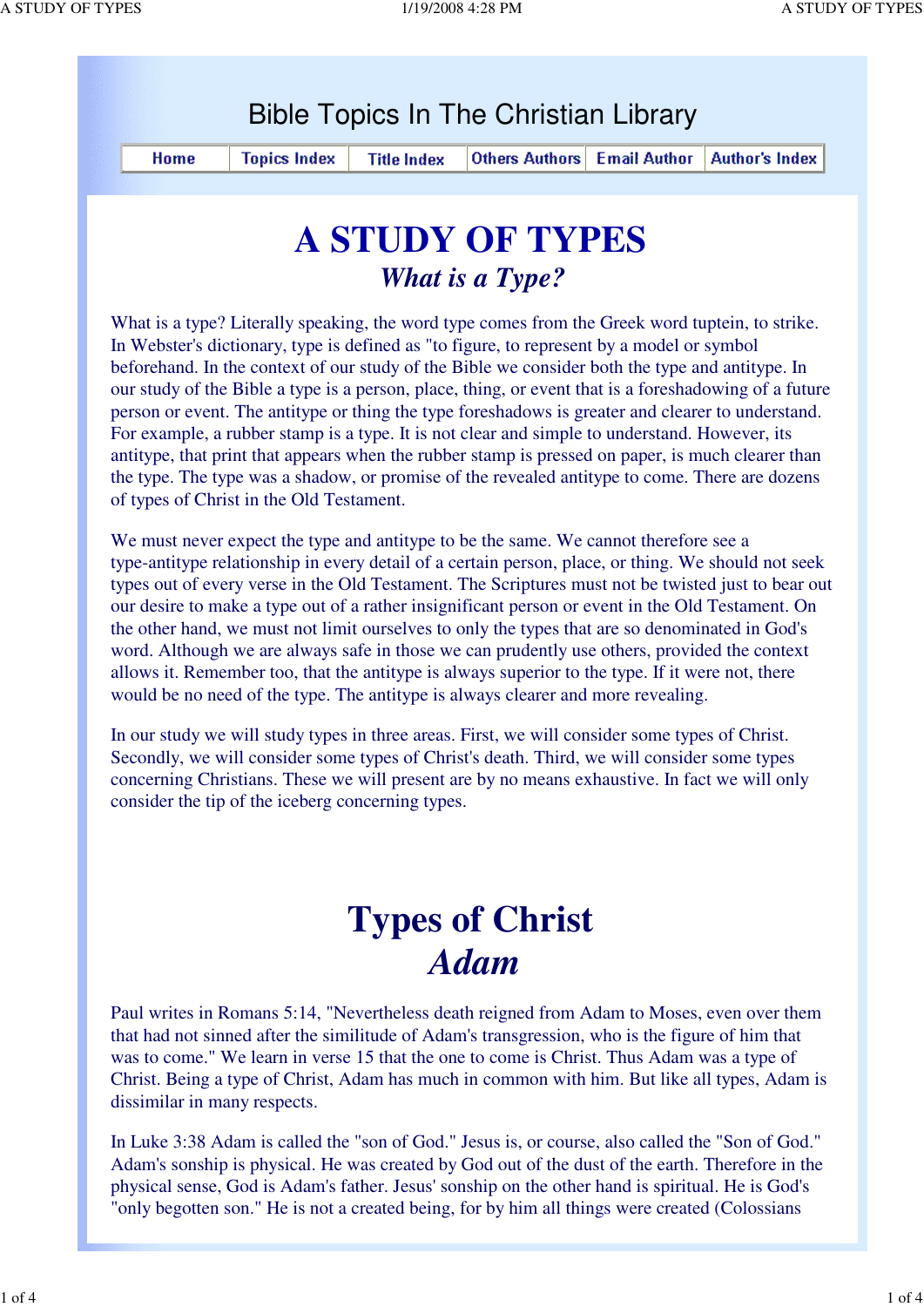1:15). He was not subordinate but took on the role of a son. Although both were "sons of God" the sonship of Christ is far superior.

Adam was miraculously born (Genesis 2:7). This is true also of Christ (Matthew 1:18-25). Adam was formed out of the dust of the earth. God created him full grown. Jesus on the other hand was born of a virgin. He was conceived of the Holy Spirit. Adam's birth was a shadow of Christ's birth.

Adam loved his bride, Eve. He cared for her and was concerned (Genesis 2:23-25). Just as Adam loved his bride Jesus loves his bride, the church. Paul writes in Ephesians 5:25, "Husbands, love your wives, even as Christ also loved the church, and gave himself for it" We again see the superiority of the antitype. Adam loved his wife because she was given to him by God. Adam loved his wife because she was given to him by God. Christ loves his church enough to purchase it with his blood.

Through Adam's disobedience, sin entered the world. But through Christ salvation has entered the world. Because of Adam brings sin into the world spiritual death also came into the world. When Christ came into the world he brought spiritual life into the world (verse 21). Through Adam physical death entered the world (verse 12). Through Christ the hope of eternal life in Heaven entered the world (1 Thessalonians 4:13-15). Adam was a type of Christ. Many of the characteristics Christ was to exhibit. But like all types there are some differences.

## *Melchizedek*

Hebrews 7:3 says that Melchizedek was "made like unto God." Chapter seven draws several definite similarities between Melchizedek and Christ. It is amazing how many ways that Melchizedek and Christ are so similar to each other, especially considering how little we know about Melchizedek. The only information of any substance we have concerning Melchizedek outside of Hebrews chapter seven is found in Genesis chapter fourteen.

Melchizedek was called the "King of Peace" (Hebrews 7:2), primarily because of his being the King of Salem, which means peace. Christ is called the "Prince of Peace", because of the spiritual peace he brings to all who follow him.

Melchizedek is a priest forever (Hebrews 7:3) as is Christ (Hebrews 7:17). Melchizedek is not a priest forever in the sense that he is going to live forever. He is a priest forever in that we have no record of the beginning of his priesthood or an end. Melchizedek has no recorded mother or father. Therefore in the sense of not knowing his beginning or end, he is a priest forever. Jesus continues in his priestly role forever (Hebrews 7:24).

Melchizedek was not a priest after the law of Moses. He was not of the tribe of Levi. He was not even a Jew. In fact Melchizedek was a priest long before the law came into effect. Similar words are spoken in Hebrews 7:14, 16 concerning Christ. "For {it is} evident that our Lord sprang out of Juda; of which tribe Moses spake nothing concerning priesthood. Who is made, not after the law of a carnal commandment, but after the power of an endless life." Jesus could not be a priest after the law of Moses. He was not of the tribe of Levi. His priesthood had to be a different priesthood-the priesthood of Melchizedek.

Finally, we see that the priesthood of Melchizedek was superior to that of the Levitical priesthood. We know that the priesthood paid tithes to Melchizedek through Abraham (Hebrews 7:9). In the same respect Christ's priesthood is superior to the Levitical priesthood. For, If therefore perfection were by the Levitical priesthood, (for under it the people received the law,) what further need {was there} that another priest should rise after the order of Melchizedek, and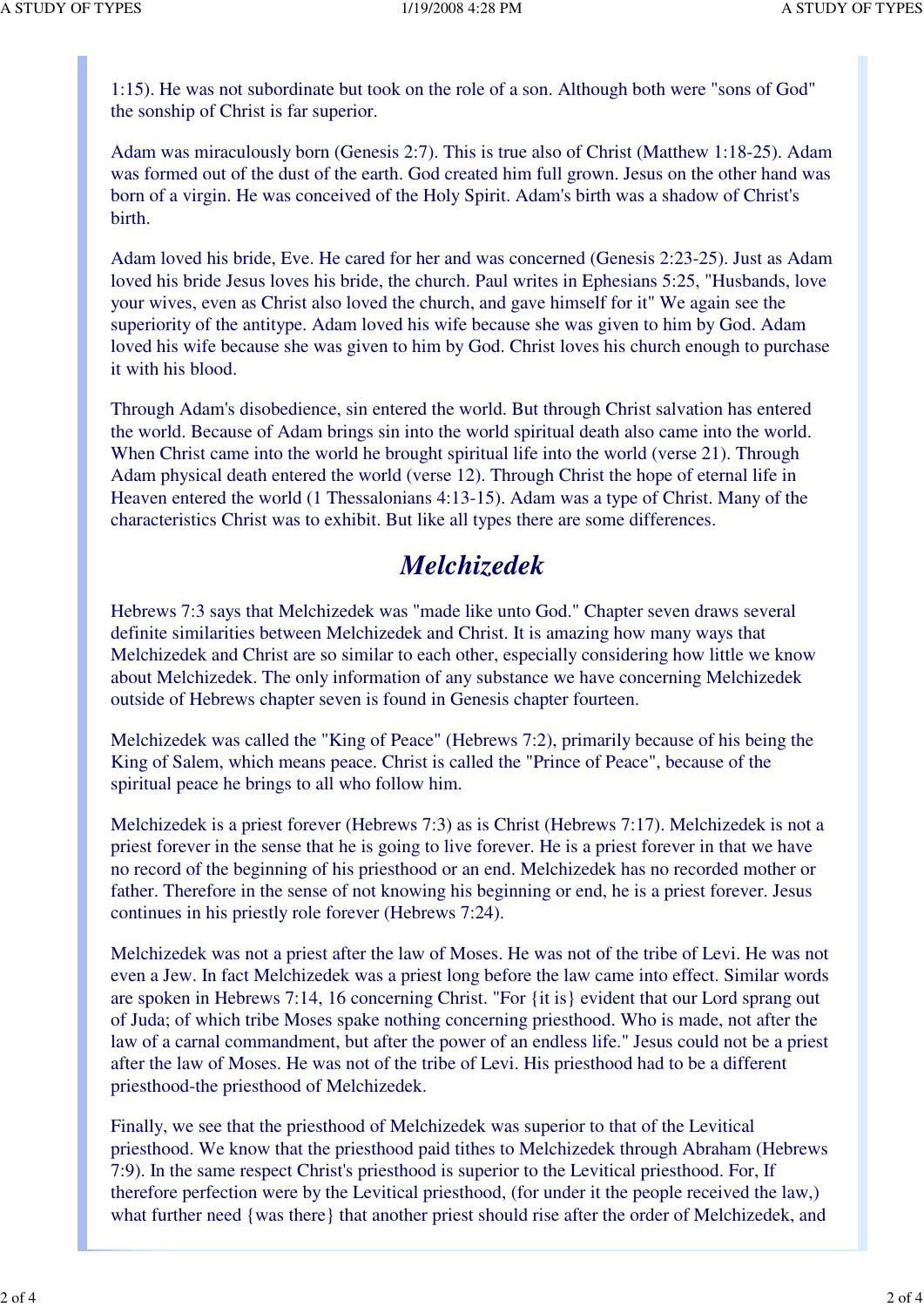not be called after the order of Aaron?" (Hebrews 7:11) We know that Christ need not have to offer sacrifice for his sins because he has no sin. And he has offered the great sacrifice for our sins, himself.

## *Solomon*

King Solomon can also be thought of as a type of Christ, though a more feeble one than the other two listed. In 2 Samuel 7:13-15 God promised to David that his kingdom would be forever, and that after his loins one would raise up a house to the Lord. This prophesy is thought to have a dual fulfillment. The first fulfillment is found in Solomon (1 Kings 8:18-20). Solomon built a house unto the Lord and sat upon the throne of Israel. Christ also built a house (Matthew 16:17-18). He is also a king. Solomon's house that he built and kingdom which he ruled over were physical. However Christ's house which he built and kingdom which he ruled over was spiritual. Solomon's house to the Lord and his kingdom was a shadow of Christ's spiritual kingdom that was to come.

## **TYPES OF CALVARY** *The Paschal Lamb*

The first and foremost object that is a type of Calvary is the paschal lamb sacrificed for the Passover. In Exodus chapter 12 we read of the preparation of the Passover feast. The Jewish heads of household would choose a lamb without spot or blemish (verse 5). Then after killing the lamb the blood was collected and painted on the posts of the doors (verse 7). The blood was proof that the children of Israel were obedient to God. When God passed over he would not strike the house that had the blood of the lamb on the doorpost (verse 13). The blood of the lamb delivered Israel from the great night of terror in Egypt.

In 1 Corinthians 5:7, Paul makes a similar statement concerning Jesus, "..Christ, our passover is sacrificed for us." We are subject to death and punishment just like the Jews long ago. Christ was perfect, without spot or blemish. He was killed so we would not have to suffer spiritual death. His blood cleanses our sins if we obey him. God will pass over us on the day of judgement if Christ's blood has cleansed us from our sins. But not only Jews but gentiles also can secure the blessings of the lamb.

## *The Brazen Serpent*